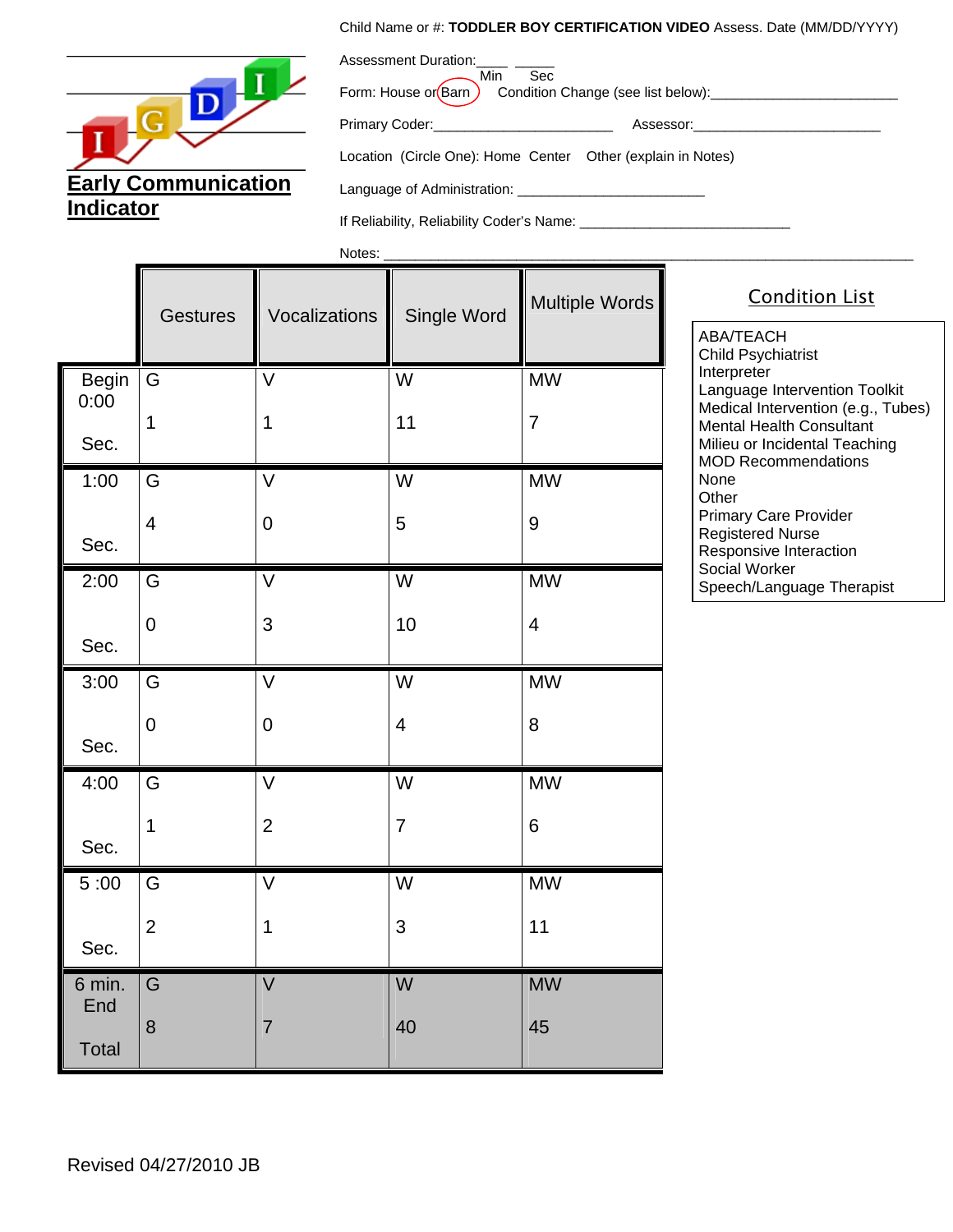| <b>TIME</b> | <b>CODE</b> | <b>CHILD'S COMMUNICATION</b>                           |
|-------------|-------------|--------------------------------------------------------|
| :00         | <b>MW</b>   | This is Stepping Stones'                               |
| :04         | W           | Yeah                                                   |
| :07         | W           | Yeah                                                   |
| :09         | W           | Yeah                                                   |
| :12         | <b>MW</b>   | Yeah, me too                                           |
| :14         | <b>MW</b>   | Look at this                                           |
| :14         | G           | Gesture with above, showing ball                       |
| :24         | W           | Yup                                                    |
| :26         | <b>MW</b>   | Look, this is broken                                   |
| :30         | W           | Yup                                                    |
| :32         | <b>MW</b>   | I try to make it to fix                                |
| :37         | W           | Yup                                                    |
| :38         | <b>MW</b>   | It, it's broken                                        |
| :41         | W           | Yeah                                                   |
| :43         | <b>MW</b>   | Someone broke a piece                                  |
| :47         | W           | Yeah                                                   |
| :50         | W           | Yup                                                    |
| :54         | V           | unintelligible) Zoom zoom (unintelligible)             |
| :56         | W           | Yeah                                                   |
| :59         | W           | Yeah                                                   |
| 1:01        | <b>MW</b>   | Somebody broke a piece                                 |
| 1:08        | <b>MW</b>   | But we don't have a sheep (unintelligible)  right here |
| 1:12        | G           | Gesture - shaking head 'no'                            |
| 1:17        | <b>MW</b>   | I don't have this at my home                           |
| 1:17        | G           | Gesture - shaking head 'no'                            |
| 1:21        | <b>MW</b>   | Yes I do                                               |
| 1:23        | W           | Yeah                                                   |
| 1:29        | W           | Yeah                                                   |
| 1:32        | W           | Yeah                                                   |
| 1:34        | G           | Gesture – took toy from assessor                       |
| 1:35        | <b>MW</b>   | I don't have this                                      |
| 1:36        | <b>MW</b>   | I have horsies at my home                              |
| 1:40        | W           | Yeah                                                   |
| 1:43        | W           | Yeah                                                   |
| 1:45        | <b>MW</b>   | (unintelligible)  go here                              |
| 1:55        | MW          | Where this go?                                         |
| 1:57        | G           | Gesture - shows toy                                    |
| 1:59        | <b>MW</b>   | Maybe go right here                                    |
| 2:03        | V           | Unintelligible                                         |
| 2:07        | W           | Yeah                                                   |
| 2:09        | MW          | There we go                                            |
| 2:14        | W           | (unintelligible)  this                                 |
| 2:16        | <b>MW</b>   | We have the wrong way                                  |
| 2:18        | W           | Oh, I  broken                                          |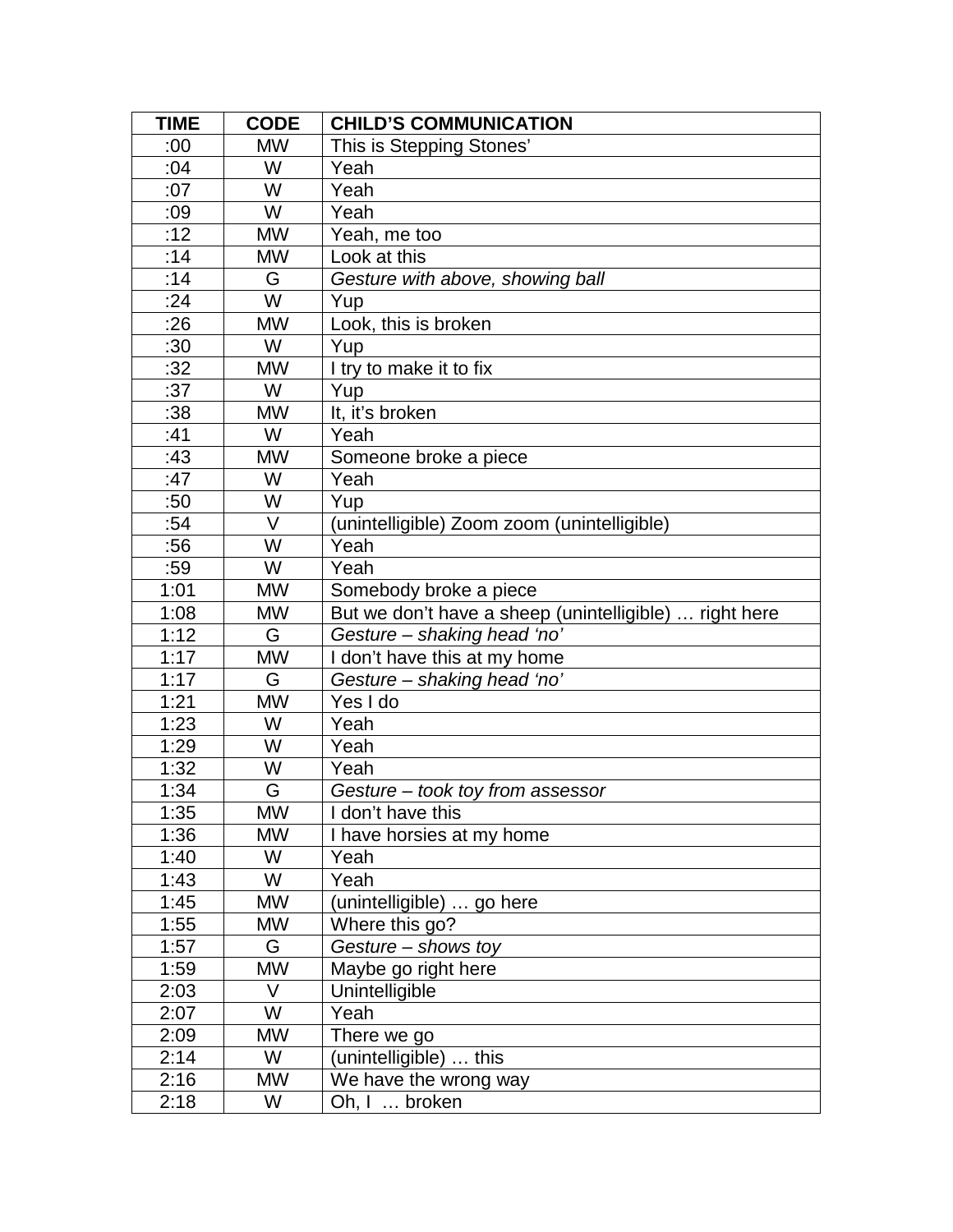| 2:25 | W         | Close                                            |
|------|-----------|--------------------------------------------------|
| 2:26 | W         | Open                                             |
| 2:29 | W         | Close                                            |
| 2:30 | W         | Open                                             |
| 2:32 | <b>MW</b> | Close, open, close, open                         |
| 2:36 | V         | Choo choo                                        |
| 2:37 | V         | Beep beep                                        |
| 2:44 | W         | Farmer                                           |
| 2:46 | W         | Yeah                                             |
| 2:48 | <b>MW</b> | I can do the house                               |
| 2:58 | W         | Yeah                                             |
| 3:04 | <b>MW</b> | It's not time for a nap                          |
| 3:07 | W         | <b>No</b>                                        |
| 3:10 | <b>MW</b> | Have to drink more water                         |
| 3:14 | <b>MW</b> | But, but, where is the water                     |
| 3:22 | <b>MW</b> | And need food                                    |
| 3:26 | W         | Yeah                                             |
| 3:27 | <b>MW</b> | Now it, now it's time for bed                    |
| 3:30 | <b>MW</b> | Goodnight sheep                                  |
| 3:44 | W         | Yeah                                             |
| 3:49 | W         | Yeah                                             |
| 3:51 | <b>MW</b> | (unintelligible)  wipe him off                   |
| 3:59 | <b>MW</b> | But he's awake                                   |
| 4:00 | G         | Gesture with above utterance                     |
| 4:03 | W         | Yeah                                             |
| 4:08 | <b>MW</b> | He, he's gonna eat water first                   |
| 4:12 | W         | Yeah                                             |
| 4:15 | <b>MW</b> | Pigs wanna eat grass                             |
| 4:19 | W         | Yeah                                             |
| 4:24 | W         | Yeah                                             |
| 4:29 | <b>MW</b> | Pigs like grass                                  |
| 4:34 | W         | Yeah                                             |
| 4:36 | MW        | because  very, very, very hungry                 |
| 4:41 | W         | Yup                                              |
| 4:43 | MW        | Pig go up here                                   |
| 4:47 | W         | Yeah                                             |
| 4:49 | V         | Machine(?)                                       |
| 4:55 | <b>MW</b> | There goes a tractor                             |
| 4:58 | V         | Beep beep                                        |
| 5:03 | <b>MW</b> | want this (Note: child is out of view of camera) |
| 5:06 | <b>MW</b> | driving (Note: child is out of view of camera)   |
| 5:12 | W         | Yeah                                             |
| 5:16 | <b>MW</b> | Farm animals stay over here                      |
| 5:19 | <b>MW</b> | Pig  (unintelligible)  is very very hungry       |
| 5:23 | W         | Yeah                                             |